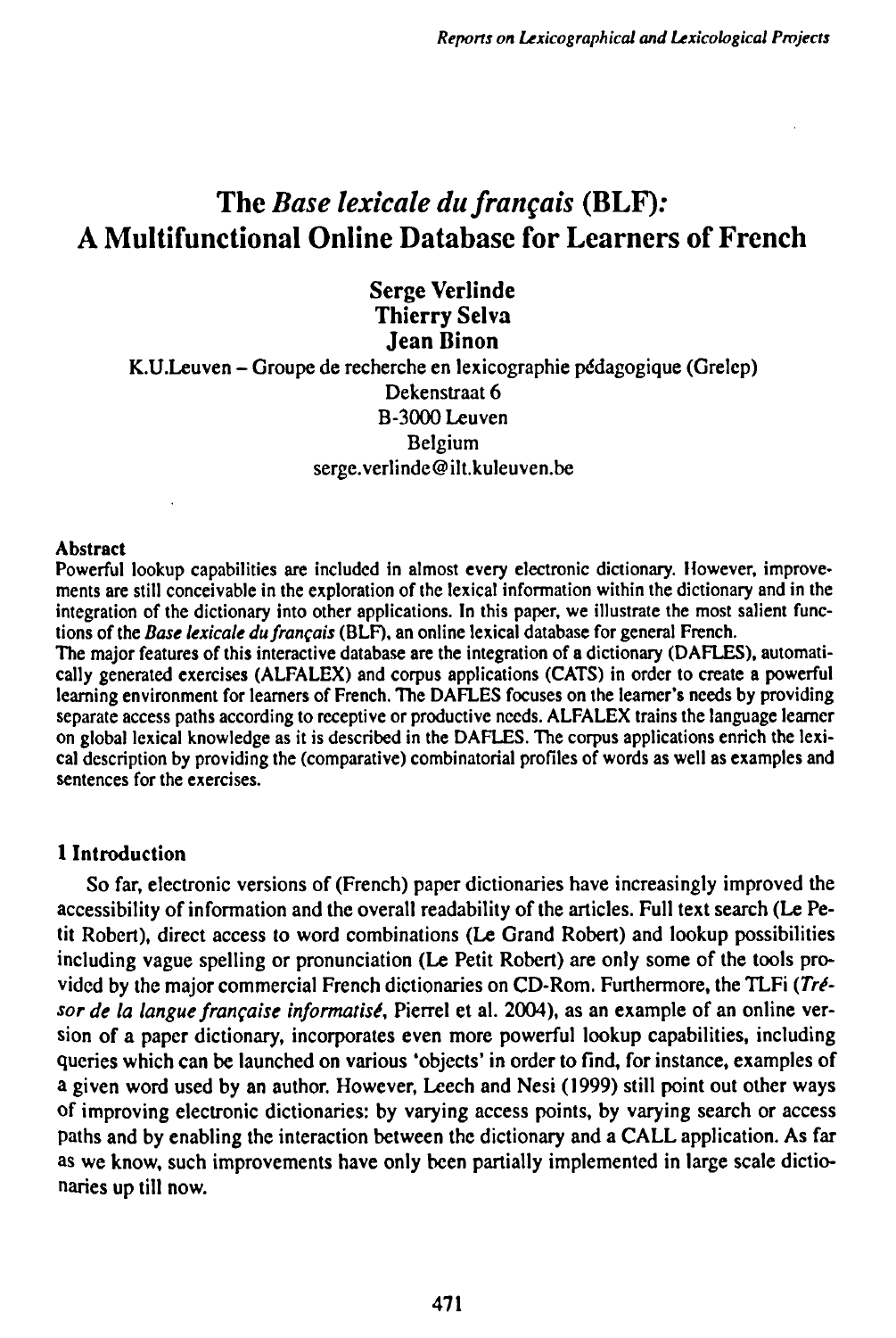The BLF (Base lexicale du français,<sup>1</sup> screen 1) is an attempt to create a full scale online learning tool for general French integrating three components: an electronic dictionary turned into a powerful exploration tool (DAFLES, Dictionnaire d'apprentissage du français langue étrangère ou seconde), a learning environment directly linked to the dictionary (AL-FALEX) and tools for corpus exploration (CATS, Corpus Analysis ToolS). For Business French, another electronic dictionary has been made available: the DAFA (Dictionnaire d'apprentissage du français des affaires, Binon et al. 2005).



Screen 1. Homepage of the BLF

We have already had the opportunity to present some aspects of the BLF and more particularly of the DAFLES at previous Euralex-conferences (Binon et al. 1998, Selva et al. 2002,

<sup>&</sup>lt;sup>1</sup> The BLF is still under construction. The present version is available at www.kuleuven.be/ilt/blf. Access is free, but some functions are password protected and thus reserved to K.U. Leuven students and staff. For other functions, the output is limited to a certain number of records or articles.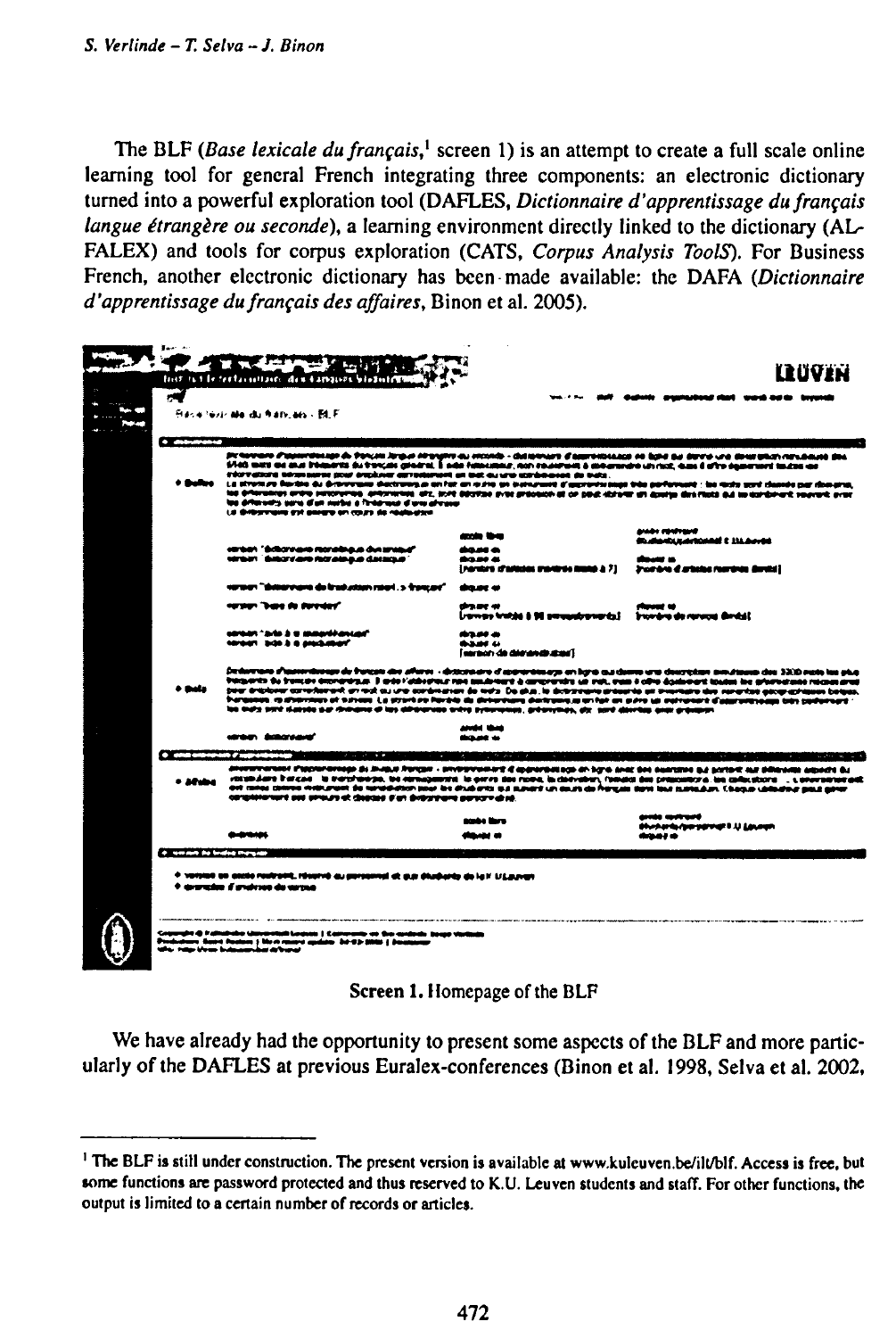Selva and Verlinde 2002, Verlinde et al. 1998 and 2004). In this paper we want to present the overall architecture of the software and some of its salient characteristics.

# 2 **Architecture** of **the software**

The BLF is a large MySQL database. The user has interactive access to the database by means of PHP scripts, which allow him to run queries against the database and which display the result of the query on the screen (see also the *ELDIT,* the *Dictionnaire des collocations,* the *DiCouèbe* and the *DICE,* which are comparable online dictionaries).

# *2.1 DAFLES (Dictionnaire d'apprentissage du/rançais langue ¿frangere ou seconde)*

The key component of the BLF is the DAFLES, a learners' dictionary of general French. The DAFLES is a semi-multilingual dictionary with English and Dutch access (other languages, such as German, Italian and Spanish are planned, on the model of the DAFA).

According to whether his needs are receptive or productive, the dictionary user follows different access paths (for screen captures, see Selva et al. 2002).

For instance, starting from a French word, so in receptive mode, the user gets a link to the article explaining the word and, at the same time, to all word combinations containing this specific word. If the user simply wants to discover the meaning of the word, the link leads him to a screen with short definitions, synonyms, domain indications and translations. However, comprehension is often not a matter of isolated words, but of word combinations. The word combinations displayed appear in a specific order: word combinations whose meaning is not compositional and which are thus more difficult to understand precede those whose meaning is compositional. In both categories, more frequent combinations are listed before the less frequent ones.

In productive mode, starting from a word in English or Dutch, the user accesses a screen with long, Cobuild-like definitions, as well as syntactic constructions and examples. In this mode, word combinations are classified by simplified lexical functions, based on Mel'cuk's research (1995). In addition to the word combinations listed, we provide a combinatorial profile (Blumenthal, forthcoming) or a word sketch (Kilgarriff et al. 2004) for a lot of words.

Synonyms, antonyms and hyperonyms/hyponyms are displayed in WordNet-like networks. The definitions render the relations between the words, more or less as in the Longman Language Activator. For some groups of words, the semantic distinctions are very subtle. In order to help the user to catch the exact meaning and the appropriate word combinations of all these words, we have therefore added comparative combinatorial profiles or word sketches for some word pairs *(Jour* and *journée, an* and *année* for instance) or even for word groups *(durant, pendant, au cours de* and *lors de* for instance).

Finally, with the "schčmas actanciels", the user gets the prototypical words which appear around the verb in subject or object position or in the position of another complement of the verb, thus merging morphology, syntax and semantics (Verlinde et al. 2004).

More specific queries can also be launched against the database, similarly to the TLFi queries. Our purpose being didactic, the queries tend to extract from the database information that is relevant from a learner's point of view (screen 2).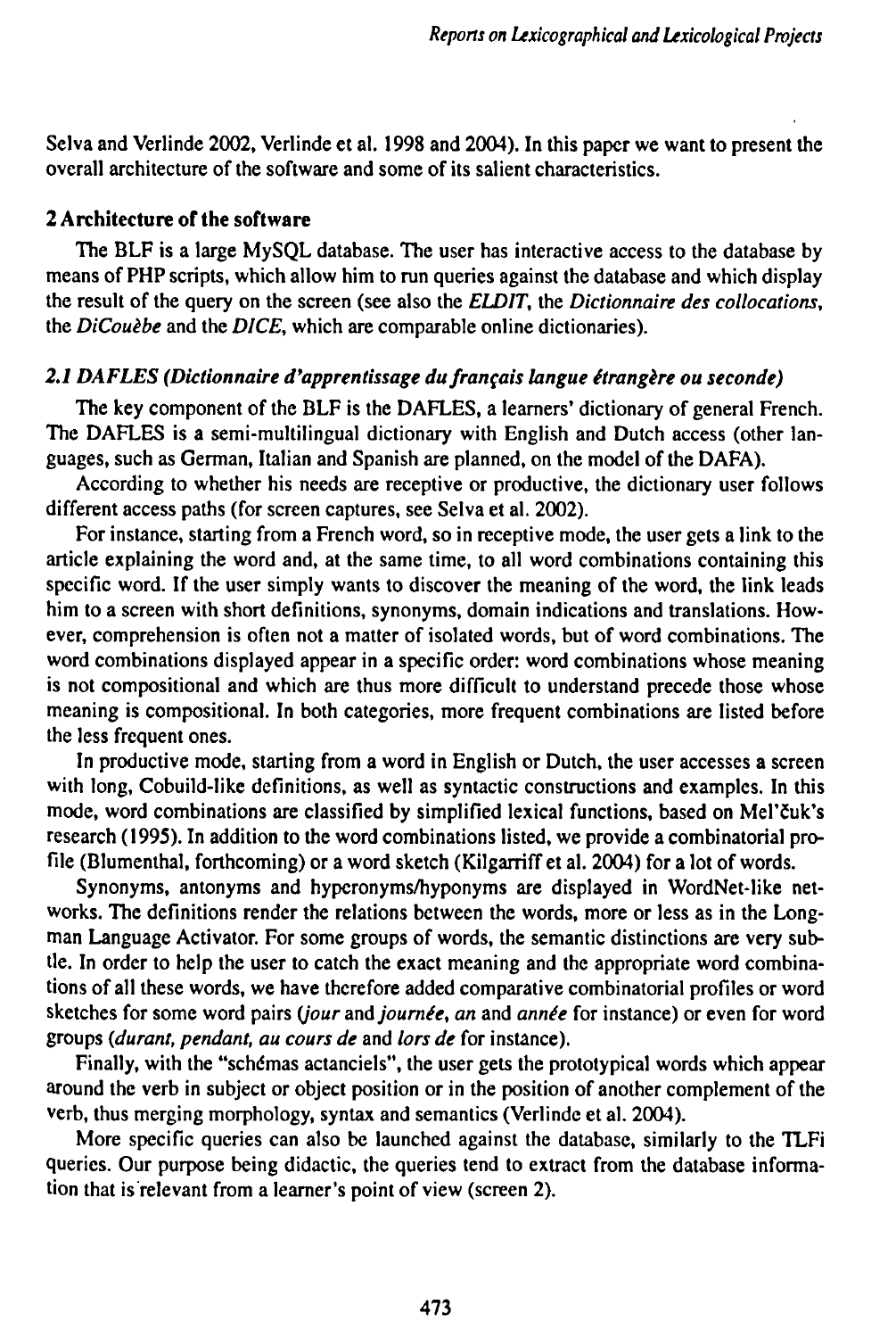## S. Verlinde - T. Selva - J. Binon



Screen 2. Example of a query

In order, for instance, to retrieve certain specific sets of word combinations, a query combines parameters such as the type of the base of the word combination (noun, verb, ...), the lexical functions, the frequency of the combination, the knowledge domain and the compositionality of meaning. Other queries provided allow the user to explore the gender rules for French (screen 3)

| inst fut interface/time ges admises breastered |                                                                             | Ituven |
|------------------------------------------------|-----------------------------------------------------------------------------|--------|
| 云王                                             |                                                                             |        |
|                                                | DAFLEG (Dichosinare d'apprentissage du bançais tangue etrangère ou seconde) |        |
| Genre                                          |                                                                             |        |
| <b>ALCOHOL:</b>                                | <b>CONTRACTOR</b><br>the figures of the Re-                                 |        |
|                                                |                                                                             |        |
| <b>1999 B</b>                                  |                                                                             |        |
| *****<br>--                                    | <br>- -                                                                     |        |
| MANUNGURA (<br>7.0040                          | <br>mar<br>1.000                                                            |        |
| <b>PT 1001</b><br>*****                        | md<br><br>tore                                                              |        |
| sore<br><br>e ve                               |                                                                             |        |
|                                                |                                                                             |        |
| <br>mer                                        | For a silab saw your notes                                                  |        |
| <br>tutus.<br><br>* adults                     | readis Sommercell,                                                          |        |

Screen 3. Result of a query: gender of nouns ending in -t

or to extract all verbs with the same syntactic pattern: NI V N2  $\alpha$  N3, N1 se V  $\alpha$  N2, N1 V Vinf, etc. Among other things, the standardized definitions can also be searched in order for instance to select the words expressing an action, by searching on the string "est l'action de".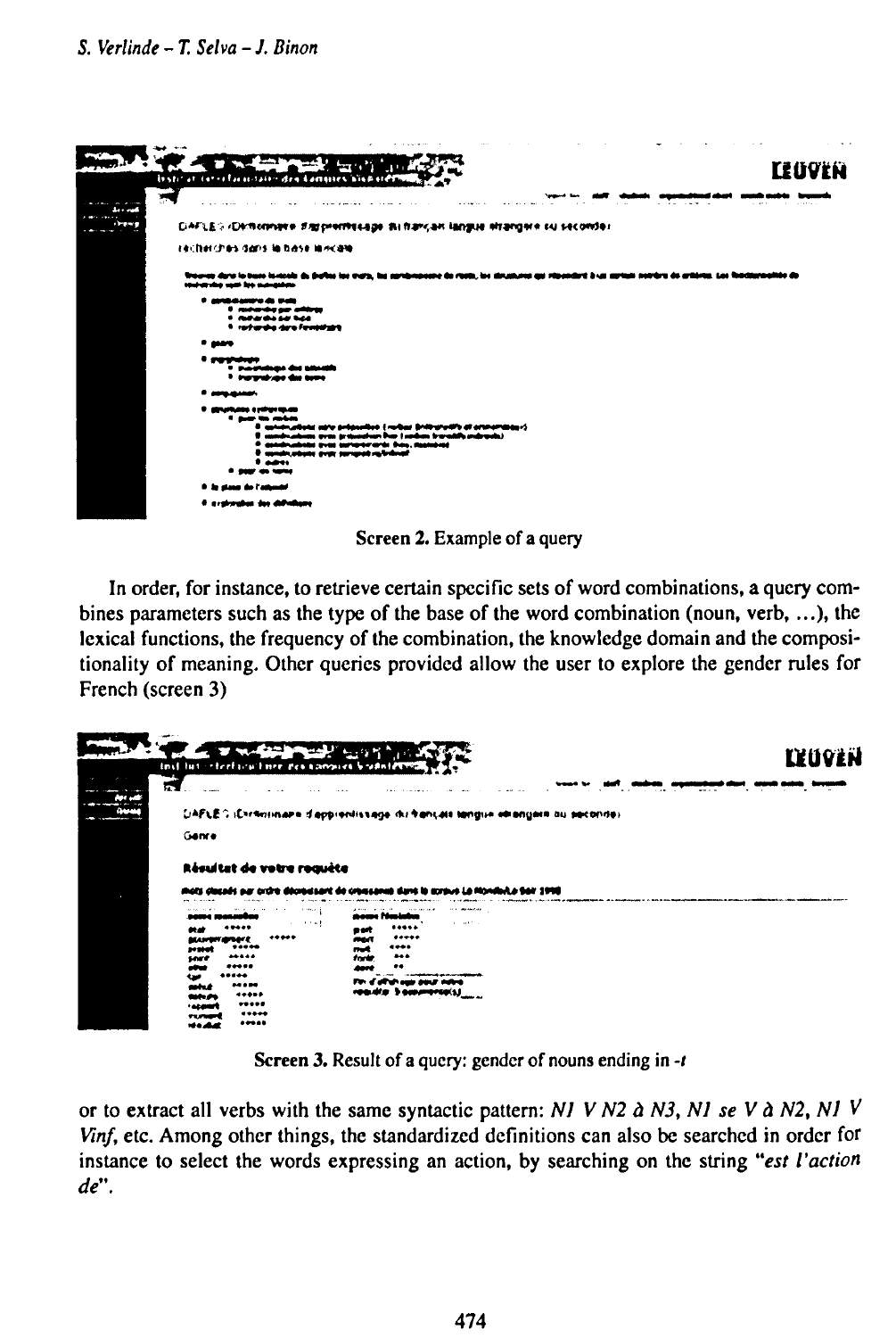The two main differences between the password protected version and the free accessible version of the BLF are the number of records shown and their order. In the free accessible version, this number is always limited and the records are sorted in a random order. In the password protected version, there is no limitation and the data are sorted by descending frequency, with an indication of the frequency class to which they belong.

The lexicographic description of the DAFLES is based on a 75 millions word newspaper corpus (Le Monde (F), Le Soir (B), Le Devoir (Qu), 1998-1999). We also use this corpus to extract examples of word combinations. At this moment, in the password protected version of the DAFLES, the user has direct access to all occurrences of any word combination in the Le Monde corpus. The same application is available in the free accessible version, but examples are taken from a small part of the corpus. The context displayed is limited to a sentence.

#### *2.2 ALFALEX (¡earning environmentfor French vocabulary)*

ALFALEX semi-automatically generates exercises on various items related to words: morphology (verbs, nouns, adjectives), derivation, gender, lexical combination patterns (use of prepositions, word combinations such as support verbs, intensification, fixed expressions,...), synonyms, "schémas actanciels" and translation to and from French (see www.kuleuven. ac.bc/alfalex/Alfalex.pdf for more details). To generate all these exercises, we use the information contained in the DAFLES database: word families indications are used for to practise derivations, syntactic description added to the examples in the DAFLES for the exercise on prepositions, classes of nouns and adjectives with the same morphological patterns for the exercise on morphology, etc. All the sentences used in the exercises have been extracted (semi- )automatically from the corpus by simple pattern matching (for the exercise on prepositions for example), or by more complex NLP-processing, e.g. identifying only those variable words whose ending is determined by the head noun, for the exercise on gender agreement (screen 4).

#### **Kitrckc «r le £carr**





Given answers are compared to the information in the dictionary, making balanced correction possible in some cases. For instance, when a user gives a present tense instead of a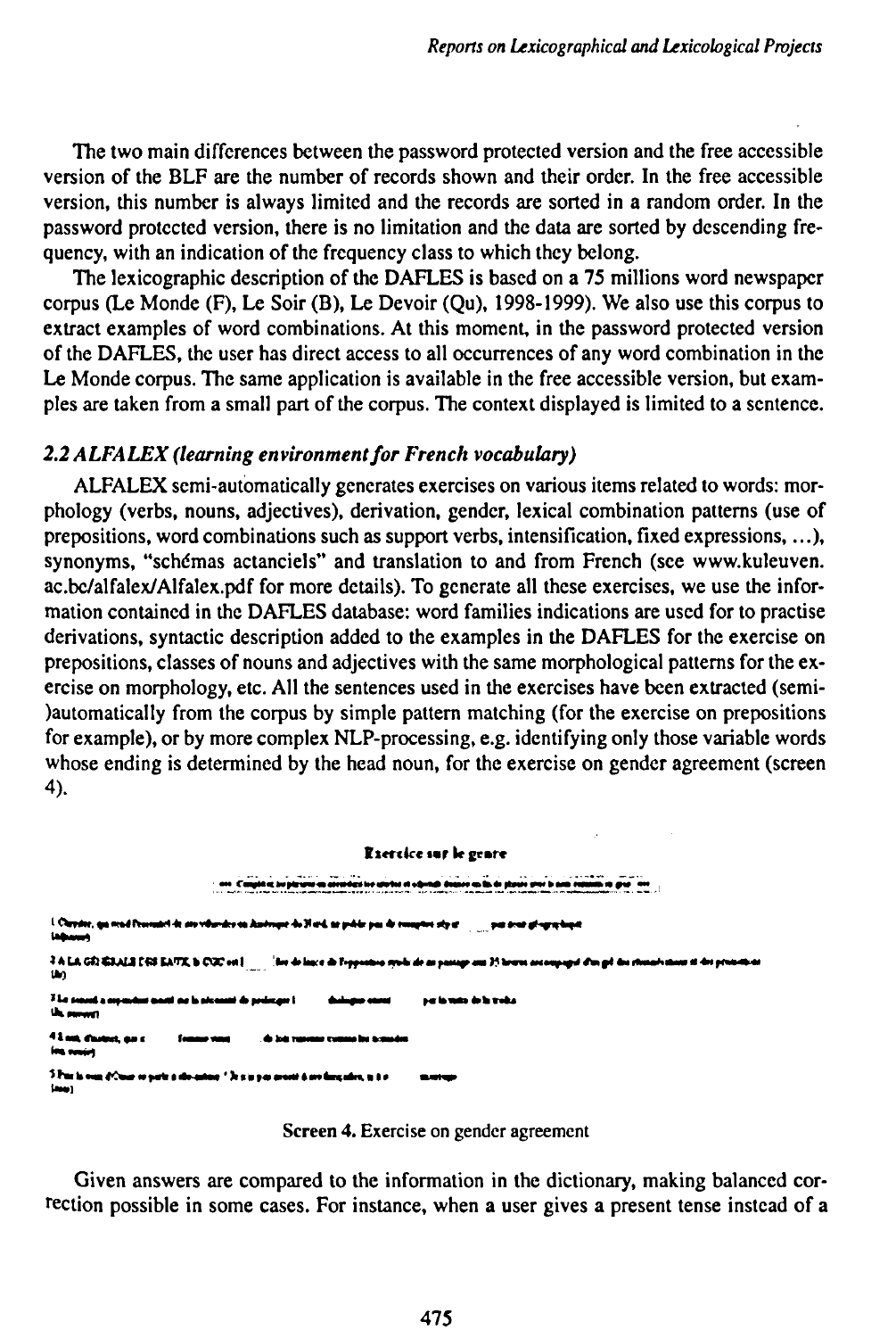future of the same verb, the environment recognizes the form and considers the answer as partly correct.

Feedback is also generated automatically: the user can click on the links added on the correction page to get a summary of information extracted from the DAFLES. For the exercise on support verbs, for example, all combinations with the support verb can easily be accessed on an additional screen.

#### *2.3 Corpus applications*

As we mentioned previously, our 75 million words corpus, which is used during the dictionary making process, provides plenty of examples of word combinations in the DAFLES and is the source of the sentences found in ALFALEX.

The BLF also integrates an inhouse software package (CATS, *Corpus Analysis ToolS)* originally designed to aid teachers to compile and to analyse their own corpus. In the password protected version of the BLF, the original and lemmatized versions of the Le Monde corpus are available for consultation through a lot of common corpus analysis tools: search functions on words, lemmas, word categories. As mentioned above, word profiles, based both on the log likelihood measure and the  $Z$ -score, can also be generated. Consequently, the dictionary user is able to explore raw linguistic data in addition to those given in the DAFLES.

As for word combinations, CATS produces a graphical interface (screen 5) and an entire list of collocates with their log likelihood or Z-score measure, which may be saved for further use. This application is clearly meant more for research purposes.



Screen 5. Z-score and frequency of combinations with *durant*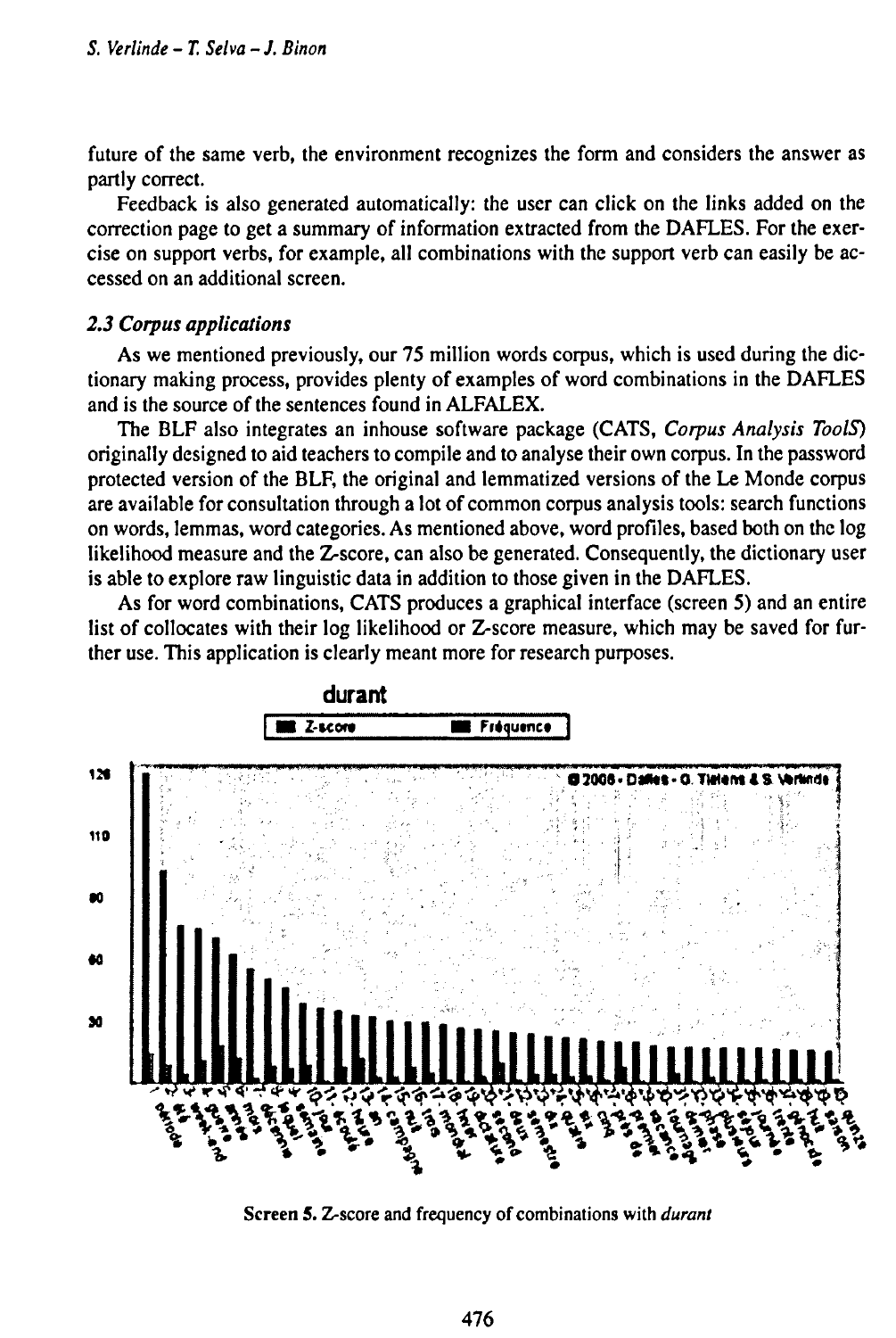The same data are used in another, more pedagogical application helping the learner to encode correctly his message. This output is very similar to the word sketch output (Kilgarriff et al. 2004): the collocates of a word are listed by grammatical category and sorted by Zscore (screen 6).

|                                                |                   |                              |                    |                              |                   | DAFLES (Dictionnaire d'apprentissage du Pançais langue etrangere ou seconde) |                   |             |                            |
|------------------------------------------------|-------------------|------------------------------|--------------------|------------------------------|-------------------|------------------------------------------------------------------------------|-------------------|-------------|----------------------------|
| Nde a la production                            |                   |                              |                    |                              |                   |                                                                              |                   |             |                            |
| licits and so combinant convent anne condition |                   |                              |                    |                              |                   |                                                                              |                   |             |                            |
| <b>adjustifs</b>                               |                   | verbes                       |                    | <b>DOVES</b>                 |                   | adverbas                                                                     |                   |             | ardess Itlens              |
| drurissa                                       | - I IVE           | nees:                        | .                  | travat                       | - bai             | madase                                                                       | o wed             |             | - vol                      |
| evertsonss                                     | <b>&gt; touch</b> | romate                       | <b>. </b>          | amékaratzan                  | > bod             | osprés                                                                       | r bad             | انحت        | r eed                      |
| <b><i>GROOMER</i></b><br><b>DIRANTIA</b>       | > had<br>e bad    | arelerer<br>attoutir         | > trad.<br>r bak   | 10<br><b>ANDRAGOUR</b>       | > hod<br>e trad   | ban<br>to Aufon                                                              | > bad<br>o tend   | de          | $\rightarrow$ and<br>r trá |
| désigraies                                     | $-$ bad.          | <b>ate</b>                   | - see              | di mutan                     | * bad             | a delemento                                                                  | o wad             | 1618        | - tul                      |
| inturnan                                       | $-$ bad.          | <b>Assorbit</b>              | <b>&gt; 946.</b>   | me Bour                      | $-0.14$           | dur                                                                          | • usd             | <b>DOLF</b> | * tod                      |
| <b>Texts able</b>                              | <b>Phoat</b>      | <b>ANOBER OF</b>             | > bad.             | difference                   | > bad             | très                                                                         | > total           | 45          | > wad                      |
| <b>GELEVE</b>                                  | a bank            | <b>NUMBER</b>                | > bak              | desradation                  | * bok             | <b>Anderstern</b>                                                            | t bad             |             |                            |
| moders                                         | n bad             | <b>POWER</b>                 | v tred.            | 872789                       | o trad            | a ortmulaire marit                                                           | e trad            |             |                            |
| da surantukla                                  | $+ - +$           | n.                           | ⇒ bad.             | ndconserve                   | * bai             | <b>convent</b>                                                               | $• b + 1$         |             |                            |
| extrêt                                         | "                 | délet                        | > bak              | divestore                    | <b>The Deal</b>   | conondert                                                                    | 7- mark           |             |                            |
| <b>IN 1955 MM</b>                              | $\bullet$ local.  | <b>GREETING</b>              | <b>Stand</b>       | <b><i>BOTHADOR</i></b>       | <b>&gt; load</b>  | 99.A                                                                         | <b>&gt;</b> load. |             |                            |
| thresia                                        | o bad             | <b>bérafrons</b>             | w bad.             | human <sub>1</sub>           | o lead.           |                                                                              |                   |             |                            |
| drob                                           | * ord             | <b>IN CORN'</b>              | n trat             | crootable                    | * bai             |                                                                              |                   |             |                            |
| <b>human</b>                                   | $-$ basis         | courative                    | > bad.             | <b>Building</b>              | $+ - -$           |                                                                              |                   |             |                            |
| presiduo                                       | > had.            | <b>DISCUSSION</b>            | > bat.             | <b>1940</b>                  | > trad.           |                                                                              |                   |             |                            |
| Satrifacturit                                  | $\sim$ local.     | dsaffindi                    | e bak              | <b>contain</b>               | e bad.            |                                                                              |                   |             |                            |
| indusunsakin                                   | o bad.            | dénancar                     | - 1-4              | hraena                       | o bad             |                                                                              |                   |             |                            |
| partam                                         | <b>Nast</b>       | <b><i><u>results</u></i></b> | 2 24d.             | boy                          | $5-10$            |                                                                              |                   |             |                            |
| がいけい                                           | > bad.            | artour                       | > <del>b</del> ad. | deteror soon                 | > trad.           |                                                                              |                   |             |                            |
| <b><i>etmosofrencie</i></b>                    | * Inad            | <b>ASKODER</b>               | b bad.             | <b><i><u>TEULIOS</u></i></b> | a bad             |                                                                              |                   |             |                            |
| bon<br><b>DIVECANTS</b>                        | + trad            | tressing<br>modifier         | .<br>* trad        | <b>MAYE</b><br>ddaret        | o brad.<br>n Insk |                                                                              |                   |             |                            |
|                                                | $\rightarrow$ and |                              |                    |                              |                   |                                                                              |                   |             |                            |

Screen 6. Collocates of the word condition

By clicking on the link, the user opens the article of the word in the DAFLES or gets a simple translation  $($  > trad.) provided by the free InterGlot dictionary.

# 2.4 The BLF as decoding tool

The BLF may also be used as a decoding tool. The present version analyses sequences of up to ten words, providing a morphological analysis (word forms > lemmas) and detecting possible word combinations. Grammatical words are not considered (screen 7).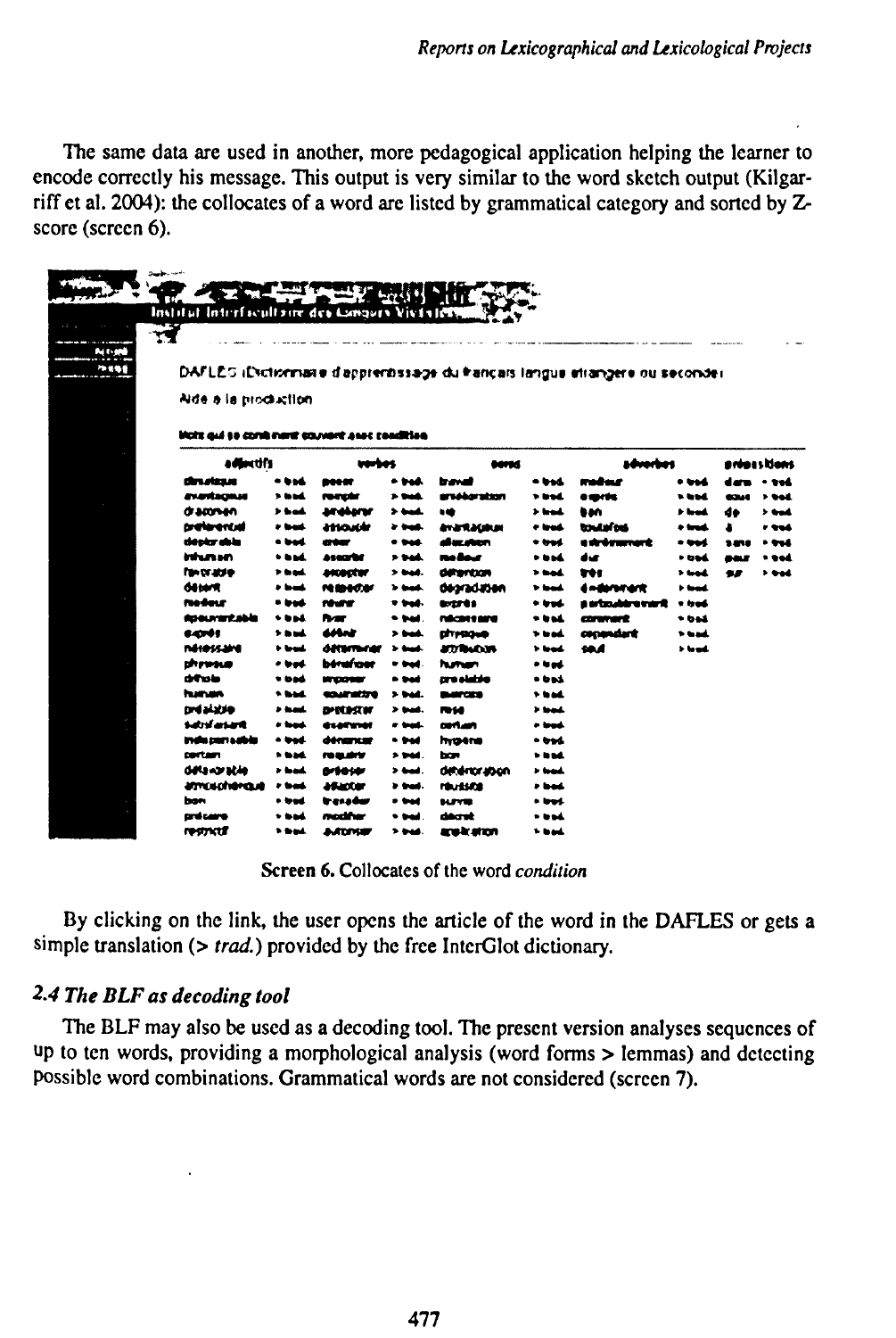

**Screen** 7. The BLF as decoding tool

If a lemma appears in the DAFLES, there is a link to the full article. For the other words, there is a link to the InterGlot translation dictionary, translating the word into the language chosen by the user (Dutch, English, German, Spanish or Swedish) and to the French version of Wikipedia. All detected word combinations are also clikable.

### 3 Use of **the** software

We do not have precise information on the use of the DAFLES. Nevertheless, we see that the use of our other online dictionary (DAFA: Business French), which is very similar to the DAFLES, increases by some 20% every year. As the other applications of the BLF are too recent we do not yet have reliable statistics on their use.

Over 2000 students use ALFALEX at our university. Every year, more than 1.000.000 exercises are made. All the students' answers are saved in our database and are, in turn, used to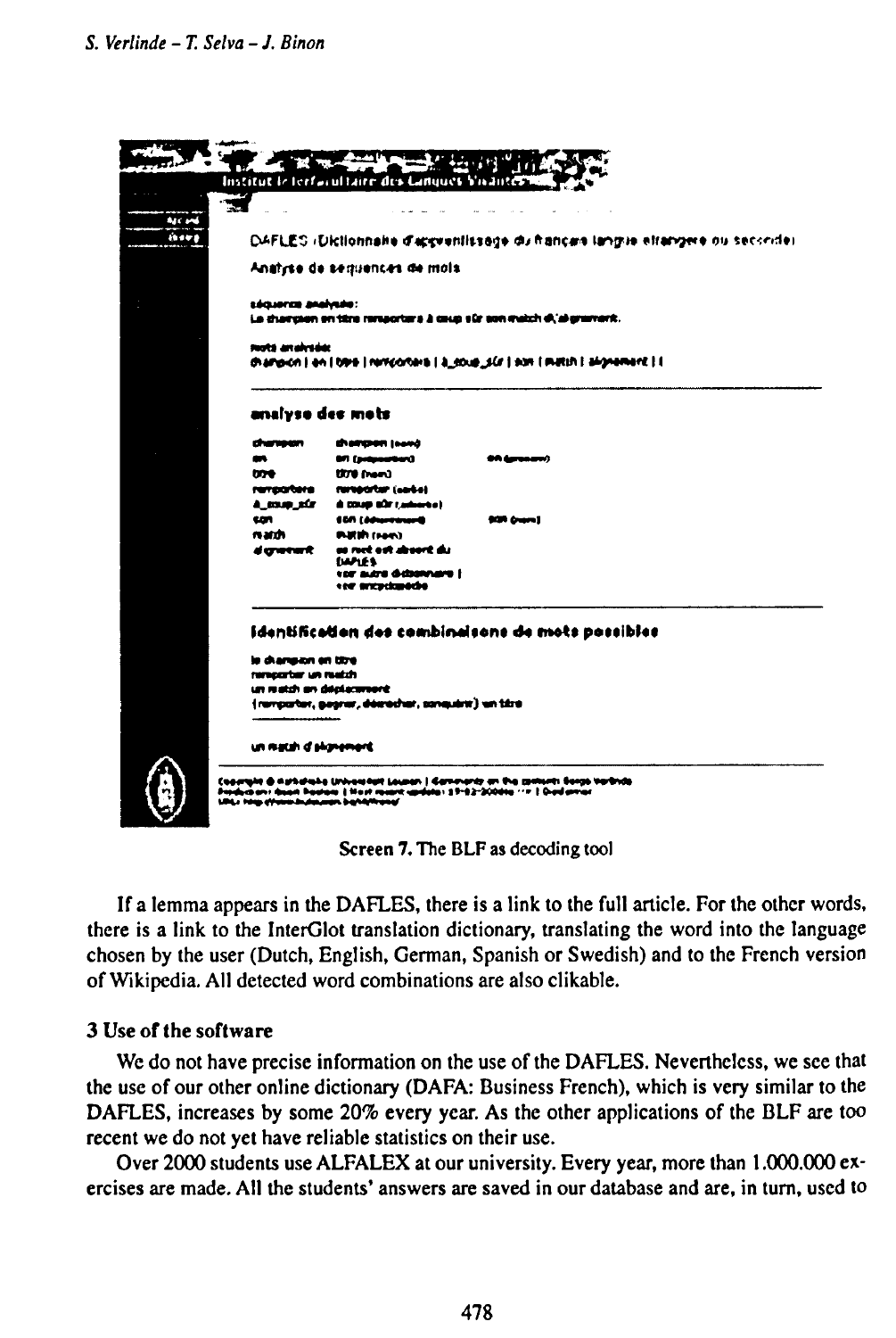feed a help function for the more difficult exercises (collocations, synonyms, "schémas actanciels"): the most frequent answers appear as multiple choice answers for each item (screen 8).

|                                                                                                                                                                 |                                                                                                                |     |                                                                          | 化乙烯酸盐酸 计空间 电电视电视 人名英格兰人姓氏卡尔的变体                                                                                                                                                                                                                                                                                                                               |  |  |  |
|-----------------------------------------------------------------------------------------------------------------------------------------------------------------|----------------------------------------------------------------------------------------------------------------|-----|--------------------------------------------------------------------------|--------------------------------------------------------------------------------------------------------------------------------------------------------------------------------------------------------------------------------------------------------------------------------------------------------------------------------------------------------------|--|--|--|
|                                                                                                                                                                 | Exercice sur les collocations                                                                                  |     |                                                                          |                                                                                                                                                                                                                                                                                                                                                              |  |  |  |
|                                                                                                                                                                 |                                                                                                                |     |                                                                          | an' Napara nosa a bao ao amin'ny tanàna amin'ny taona 2008–2014. Ilay kaominina dia kaominina mpikambana amin'<br>مجدل بالرشم اطلاعها وبالأمم ويجدون وراضيان والمعودة ويتوسط ويحييها والكرار ويساردون ويجرد والمستحدث<br>They procedure is prestrainties to below thrown a majoine vastages note too possess beed as by places their operators public car is |  |  |  |
| 170-750, is made a fidapin in that<br>Friday support de pointer Salari<br>المضخ مفسحما لسلفسها                                                                  | a san pamaanti da Mari <u>Sala Citiya ya A</u> li (Cit                                                         |     |                                                                          |                                                                                                                                                                                                                                                                                                                                                              |  |  |  |
| 234 Should state state search in color by coup in the pair in the control of th<br>Product support de games annualizat<br><b>Consider 1 Instrumental Consti</b> |                                                                                                                | rbo | na wate muku kutha Adi                                                   |                                                                                                                                                                                                                                                                                                                                                              |  |  |  |
| ) for names however in the definition<br><b>Trade sports &amp; more school</b><br><b>Consider I homewhere home I</b>                                            | فرستنه والتال تعادده ورساء المعربة                                                                             |     |                                                                          |                                                                                                                                                                                                                                                                                                                                                              |  |  |  |
| 4 Da in past, by a generican quotidate and his if<br><b>Triples support do content school</b><br>Film After Eingengens betech                                   | dament ages also: Jude                                                                                         |     |                                                                          |                                                                                                                                                                                                                                                                                                                                                              |  |  |  |
| 5 Diffust papelay, against perdictations rate<br>Implies state of the platform protective search.<br><b>Concelling I by expansion better I</b>                  | state Averts Can restaurable & Kolmie Ade                                                                      |     |                                                                          |                                                                                                                                                                                                                                                                                                                                                              |  |  |  |
| 4 La provincia conte staga riaglo linguato gallega ripa, storeggang,<br>Franks support de matements, panel amplies<br><b>Final stilles I formation beam!</b>    | assessed the settlement state                                                                                  |     |                                                                          |                                                                                                                                                                                                                                                                                                                                                              |  |  |  |
| <b>This wa</b><br>terfactura is lat coate and haven dela<br>Probe noord & amades, both<br><b>Uncolne Hennes Interi</b>                                          |                                                                                                                |     |                                                                          |                                                                                                                                                                                                                                                                                                                                                              |  |  |  |
| The dop resident of drams are providently research of<br><b>This rays is made about</b><br><b><i><u><u>Filtedding I Looperdan Institut</u></u></i></b>          |                                                                                                                |     | des exprime instrumer "the il identity by expressive in our states sinks |                                                                                                                                                                                                                                                                                                                                                              |  |  |  |
| <b>12n au u deur</b><br><b>Trade superi de countage potenti</b><br><b>Engineeri (communication)</b>                                                             | m shares serbishaga mara-ang sonon das a croice de implema salue es quinda es diver, molar filare Month dia    |     |                                                                          |                                                                                                                                                                                                                                                                                                                                                              |  |  |  |
| ی مقال بود به پوری براد!<br>Product managered the statements, constants acquaints<br>المتعد مفسفية تعشقها                                                       | کے مدالے کہ دوگیاہوں کوہد ہواؤں کوراس ہواؤں کے وہدیدیوں اور محمد اللہ کو انتہاجی ہوا۔ وہدی کی انتہاجہ نامجاز ک |     |                                                                          |                                                                                                                                                                                                                                                                                                                                                              |  |  |  |
|                                                                                                                                                                 |                                                                                                                |     | $ $ by $ $ $ $ $ $ $ $ $ $                                               |                                                                                                                                                                                                                                                                                                                                                              |  |  |  |

Screen 8. Exercise on collocations

All these answers also help us to improve our course books, since they provide us with reliable feedback about the most common errors of our learners.

CATS is currently used by language teachers at our institute for projects on Legal and Medical French, for Business English and for Dutch.

### **4 Conclusions**

As we have seen the BLF offers a wide range of powerful tools which are useful for lexicographers, teachers and researchers as well. A multifunctional online database for learners of French is all the more welcome, and even necessary because for the French language there do presently not exist any equivalent tools as the ones which are available to teach and study English.

We hope therefore our BLF will contribute to an improvement of both learning and teaching French as a foreign and/or a second language.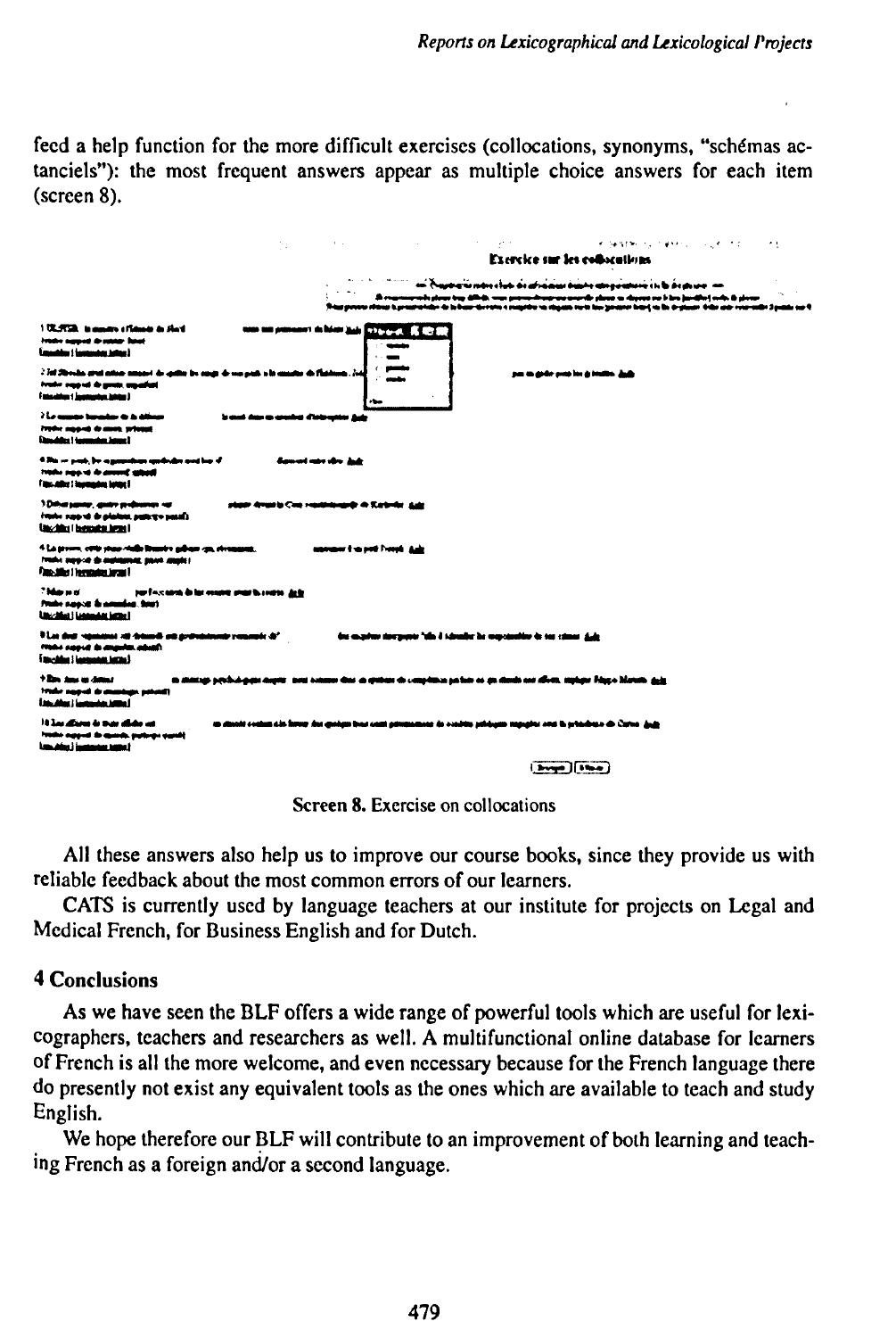#### **References**

#### **A. Dictionaries**

- **Cobuild. Sinclair, J. M. (ed) (2003),** *Collins CobuildAdvanced Learner's English Dictionary.* **Glasgow, HarperCollins.**
- **Le Grand Robert. Rey, A. (ed.) (2005),** *Le Grand Robert de la langue française.* **Paris, Le Robert/SE-JER. (CD-Rom version)**
- **Le Petit Robert. Rey, A. and Rey-Debove, J. (eds) (2001),** *Le Petit Robert. Dictionnaire de la langue française.* **Paris, Dictionnaires Le Robert/VUEF. (CD-Rom version)**
- **Longman Language Activator. Summers, D. (ed.) (1993),** *Longman Language Activator. The World's First Production Dictionary.* **Harlow, Longman.**

**Online dictionaries (links checked on 24-March-2006)**

**BLF: www.kuleuven.be/ilt/blf DAFA: www.projetdafa.net DICE: www.dicesp.com DiCoučbe: olst.ling.umontreal.ca/dicouebe/main.php Dictionnaire des collocations: www.tonitraduction.net/ ELDIT:dev.eurac.edu:8081/MakeElditl/Eldit.html InterGlot: www.interglot.com Wikipedia: fr.wikipcdia.org/wiki/Accueil**

#### **n. Other Literature**

- **Binon, J., Dancette, J. and Verlinde, S. (1998), 'Comment améliorer le traitement des synonymes dans un dictionnaire de langue', in Fontenelle, Th. et ai. (eds),** *Actes Euralex'98 Proceedings. (Communications soumises à Euralex'98 (Huitième congrès international de lexicographic) à Liege, Belgique).* **Vol. I, pp. 77-86.**
- **Binon, J., Verlinde, S., Selva, Th., Berteis, A. and Van Dyck, J. (2005), 'Quelques innovations recentes dans le domaine de la lexicographic pédagogique. La contribution du Dictionnaire d'Apprentissage du Français des Affaires (DAFA) (version papier et électronique)',** *Cahiers de lexicologie* **87, pp. <sup>1</sup> - 36.**

**Blumenthal, P. (forthcoming), 'De la logique des mots à l'analyse de la synonymie',** *Langue française.*

- **Pierrel, J.-M, Dendien, J. and Bernard, P. (2004), 'Le TLFi ou Trésor de la Langue Française informatise" in Williams, G. and Vessier, S. (eds),** *Proceedings of the Eleventh EURALEX International Congress,* **Lorient, Vol II, pp. 165-170.**
- **Kilgarriff, A., Rychly, P., Smrz, P. and Tugwel, D. (2004), The Sketch Engine', in Williams, G. and Vessier, S. (eds),** *Proceedings ofthe Eleventh EURALEX International Congress.* **Lorient. Vol I, pp. 105-115.**
- **Leech, G. and Nesi, H. (1999), 'Moving towards perfection: The learners' (electronic) dictionary of the future', in Herbst, T. and Popp, K. (eds),** *The Perfect Learners' Dictionary (?).* **Tübingen, Niemeyer, pp. 295-306.**
- **Mel'cuk, L, Polgučre, A. and Clas, A. (1995),** *Introduction à la lexicologie explicative et combinatoire.* **Louvain-Ia-Neuve, Duculot.**
- **Selva, Th., Verlinde, S. and Binon, J. (2002), 'Le Dafles, un nouveau dictionnaire électronique pour apprenants du français', in Braasch, A. and Povlsen, C. (eds).** *Proceedings ofthe Tenth EURALEX International Congress, EURALEX 2002.* **Copenhagen, CST. Vol I, pp. 199-208.**
- **Selva, Th. and Verlinde, S. (2002), 'L'utilisation d'un dictionnaire électronique: une étude de cas', in Braasch, A. en Povlsen, C. (eds),** *Proceedings ofthe Tenth EURALEX International Congress, EU-RALEX 2002.* **Copenhagen, CST. Vol. II, pp. 773-783.**
- Verlinde, S., Dancette, J. and Binon, J. (1998) 'Redéfinir la définition' in Fontenelle, Th. et al. (eds), *Actes Euralex'98 Proceedings. (Communications soumises à Euralex'98 (Huitième congrès international de lexicographie) à Liege, Belgique).* **Vol. II, pp. 375-386.**